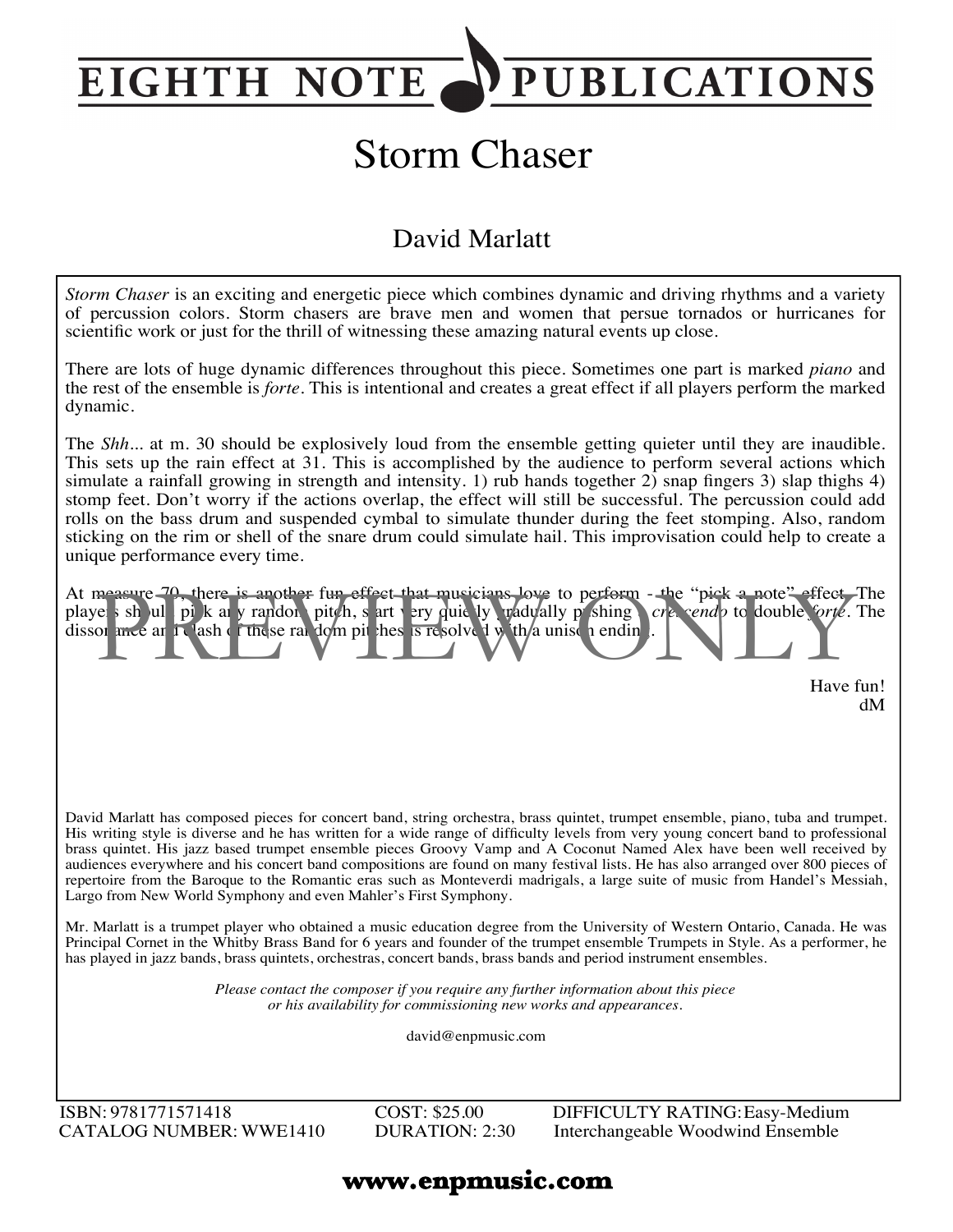#### STORM CHASER

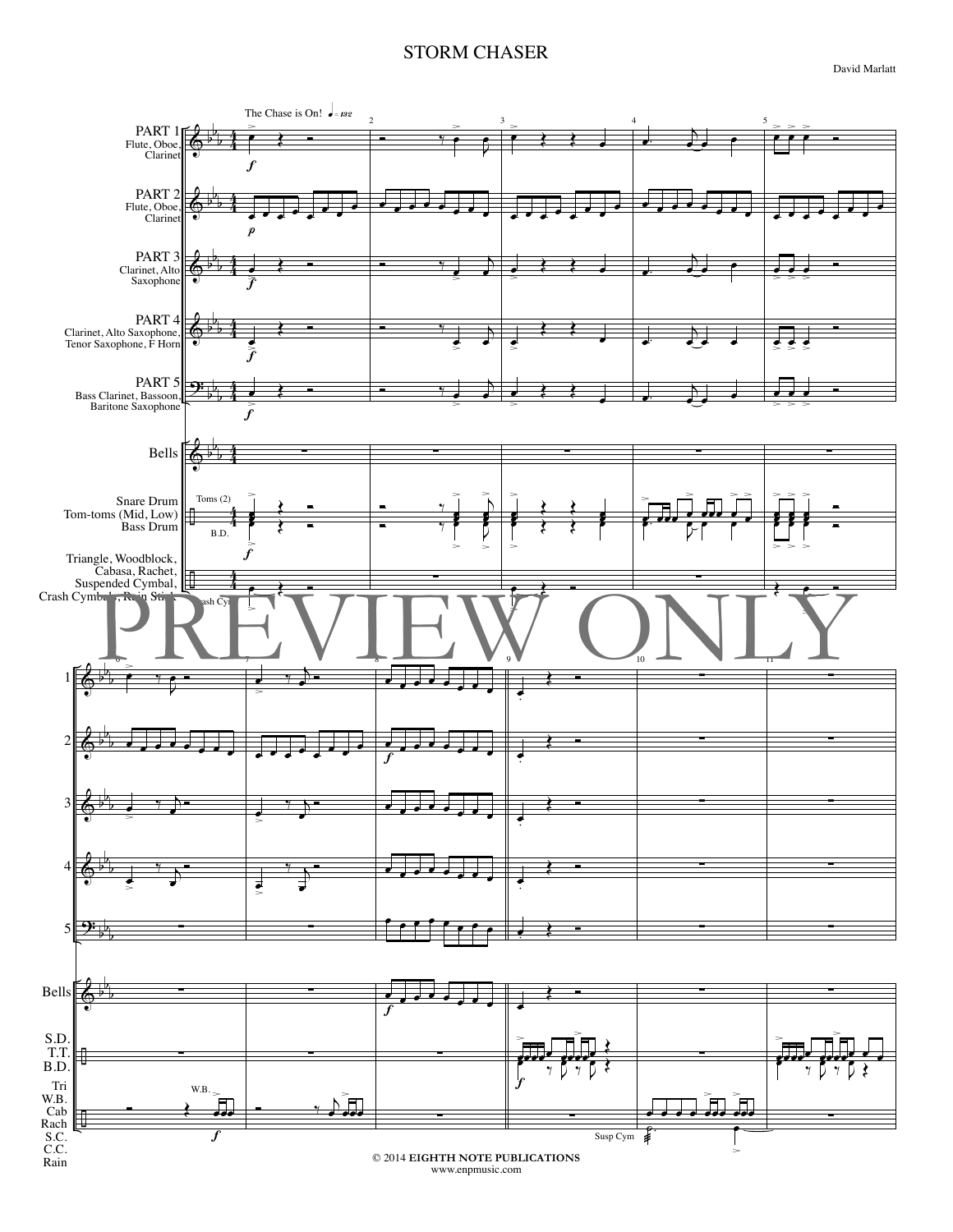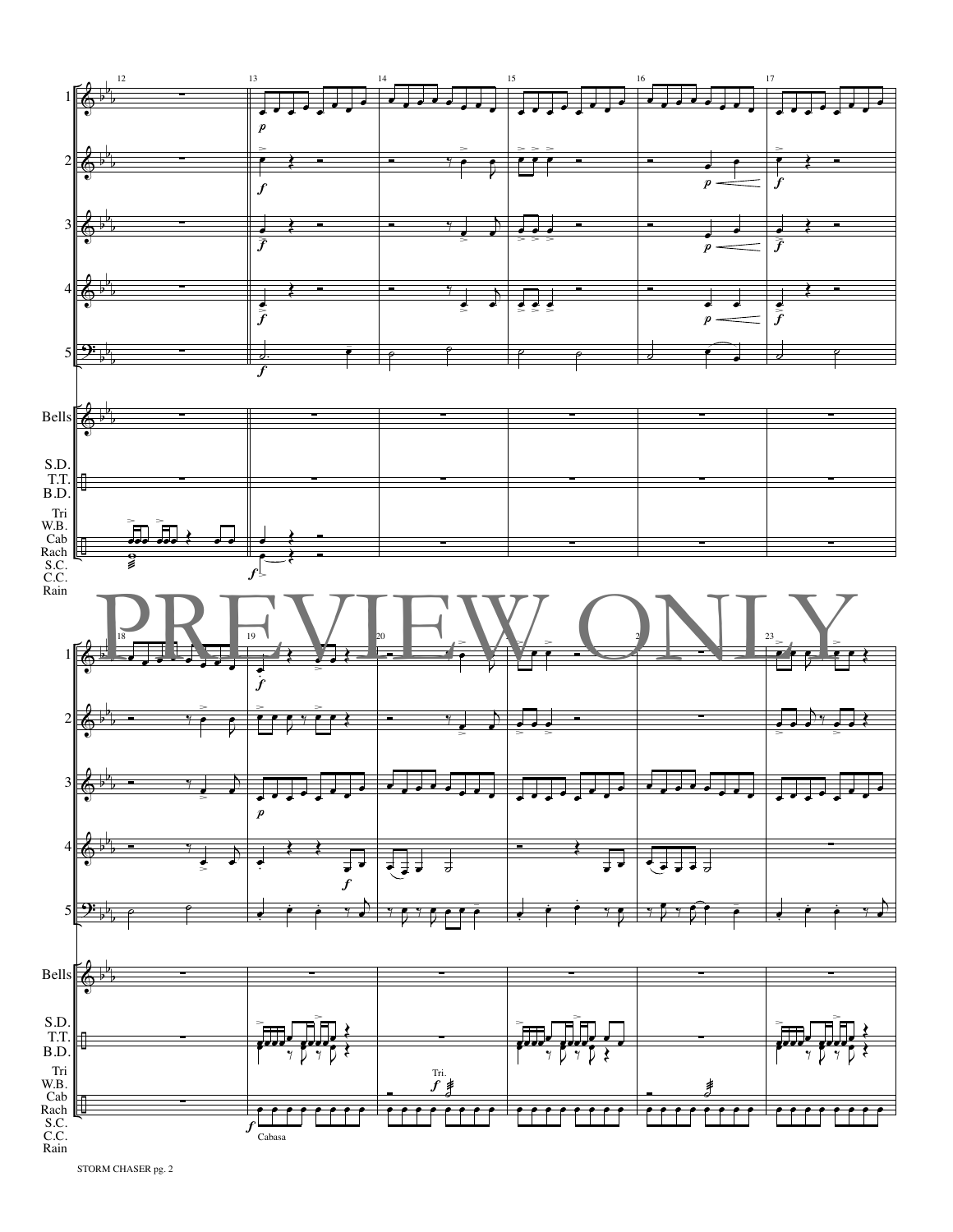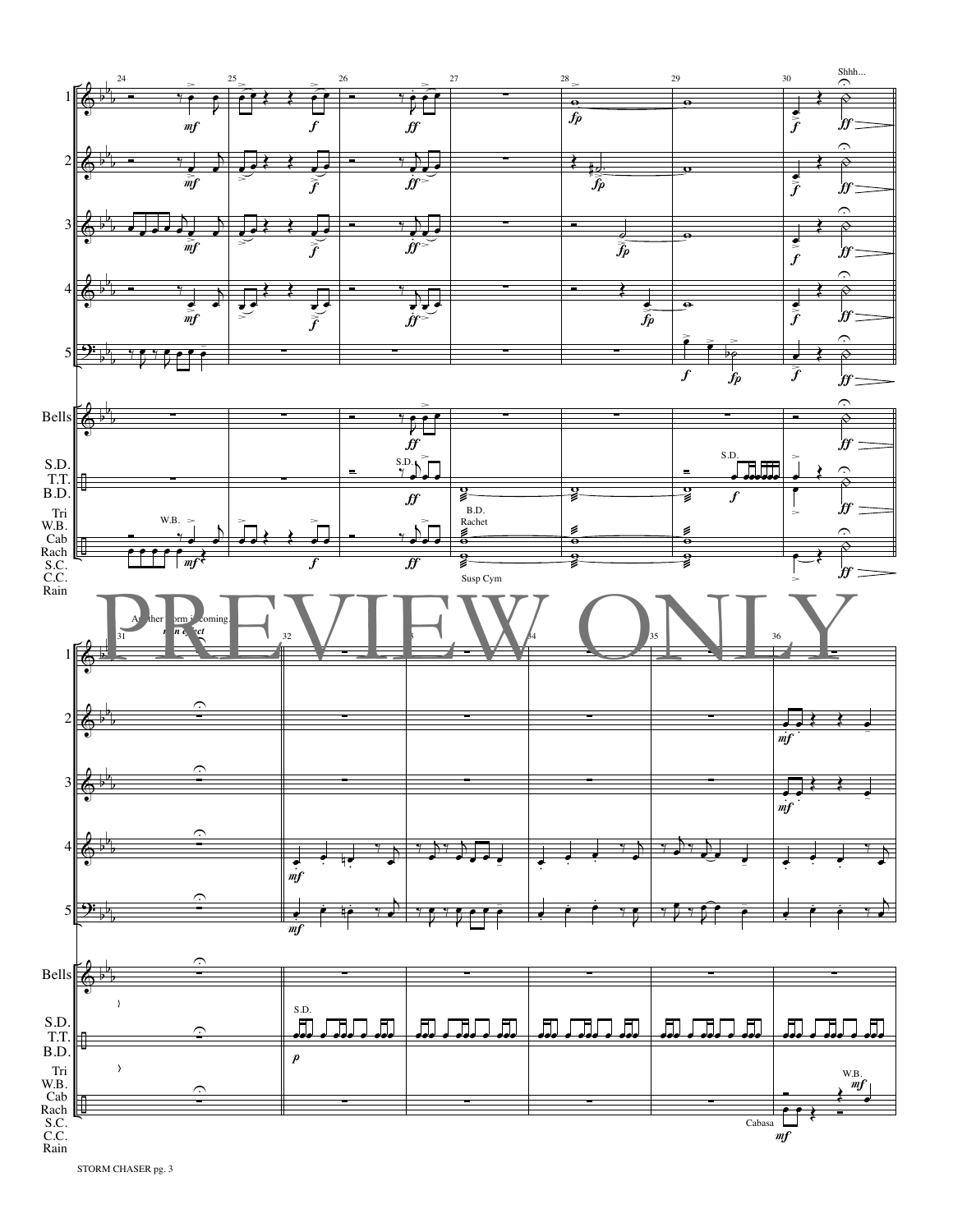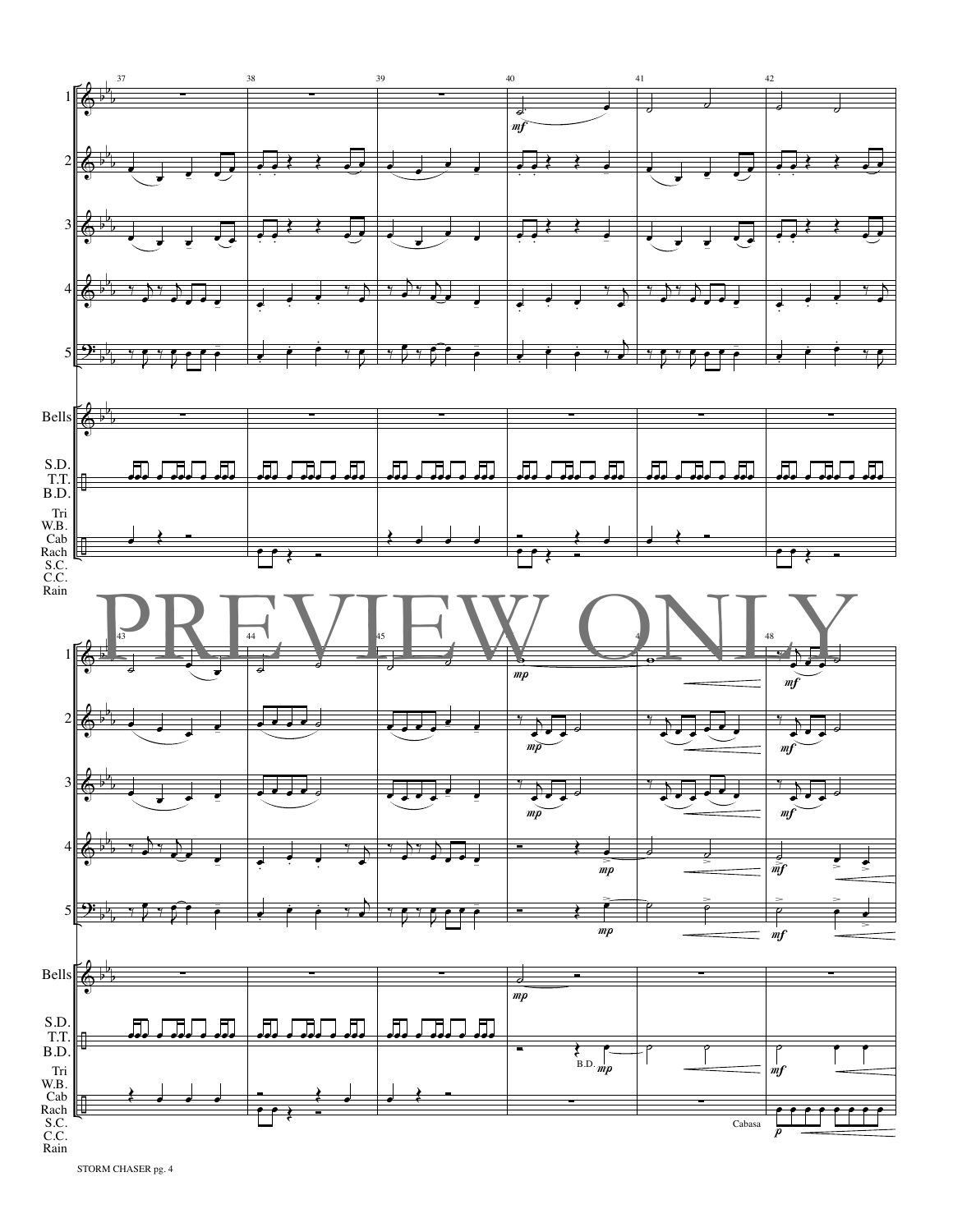